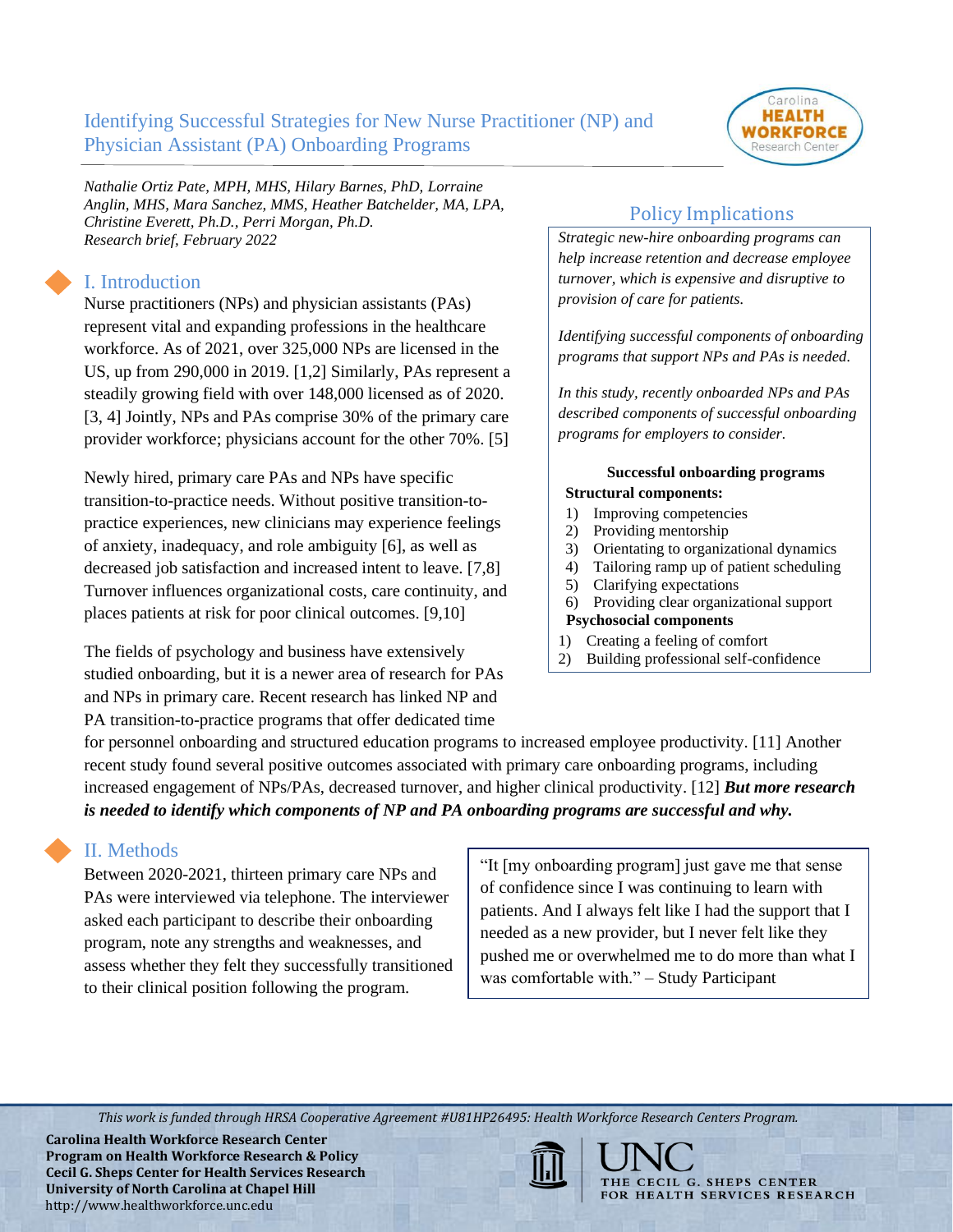"The things that I found most helpful, both practically and emotionally, was the combination of the time I needed to learn and develop the knowledge and skills, and the understanding that that was normal and the expectation." – Study Participant

**Sample:** Interviewees were new to practice, hired within the last 12-48 months, and attended an onboarding program that existed for at least one year prior to their participation. The final sample included 6 NPs and 7 PAs who practice primary care. The participants were primarily female (n=10; 77%). The mean age of NPs was slightly older (32) than PAs (27). The majority of participants graduated between 2018-2019 (n=10; 77%) and worked in primary care sites located within the Midwestern US (n=6; 46%).

**Data Collection and Analysis:** Interviews were electronically recorded, transcribed, and imported into NVivo 12 Pro for coding and organizing qualitative data. An inductive coding approach (Thomas, 2006) was utilized

to identify themes and subthemes Two authors independently coded 3 interviews to develop initial codes. The authors then revised the codebook following the cross-assessment of the initial, independent coding, with a separate coder helping to resolve any coding differences. During the second phase, the original two authors analyzed all transcripts utilizing the revised codebook to ensure consistent usage of codes. The final phase consisted of presenting the final codebook to all authors where codes were discussed and refined until consensus was reached on code usage and definitions.

## III. Findings

Six structural themes and two psychosocial themes were identified from the interviews.

#### *Structural Themes Associated with Strong Onboarding Programs*

- Improving competencies
	- o Programs that provided participants with opportunities to enhance their competencies were identified as strong. Examples include activities like reviewing primary care topics and skills training, chart review exercises, having dedicated time to train with specialists, and the ability to attend primary care-based lectures. Other activities focused on clinical skills training through simulations, review and practice of in-office procedures, and training to promote electronic health record (EHR) efficiency.
- Providing mentorship
	- o Participants valued the mentorship component of their onboarding programs, stating that formal and informal mentorships provided them with guidance during the onboarding process and helped them build a professional identity as well as clarify their role. They also noted the mentors helped guide them in the practice of medicine.
- Orientating to organizational dynamics
	- o Participants found orientation to the culture and values of the organization, as well as to team structure and roles, essential to their onboarding. Team structure was especially important to helping new NPs/PAs learn to address social determinants of health that affected their new patients.
- Tailoring ramp-up of patient scheduling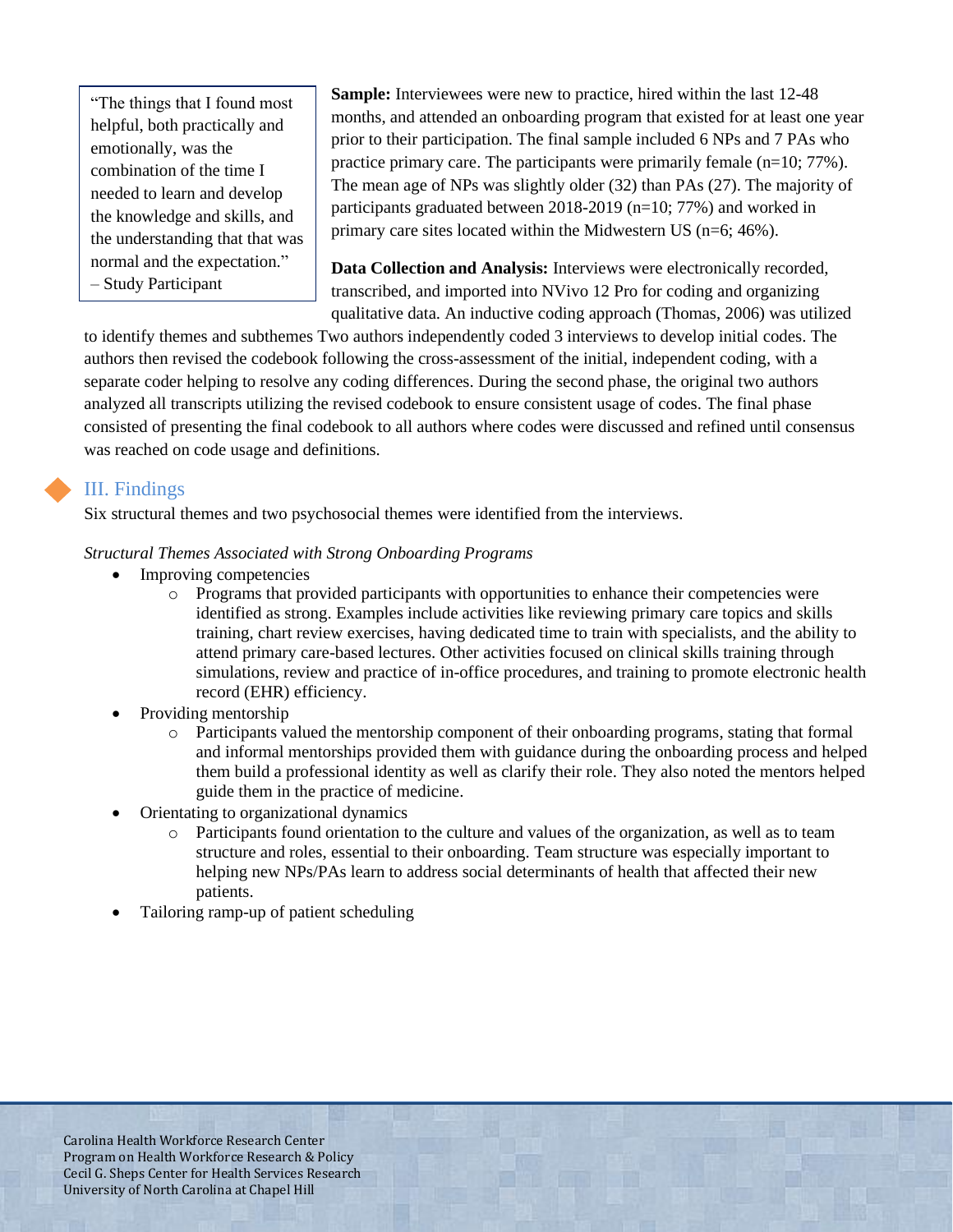- o Participants emphasized the importance of a gradual ramp-up of clinical responsibilities. They also appreciated the ability to influence this pace, to slow down or speed up in order to meet their transition to practice needs.
- Clarifying expectations
	- o Although they appreciated a tailored and gradual increase of patient care expectations, new NPs and PAs also expressed a need for clear guidance on the ultimate expectations for their productivity. They also welcomed guidance regarding regulatory requirements and professionalism.
- Providing clear organizational support
	- Participants valued effective and open communication, frequent check-ins from various colleagues (collaborating physician, clerical staff) throughout the organization, and built-in time for check-ins.

#### *Psychosocial Themes Associated with Strong Onboarding Programs*

- Creating a feeling of comfort
	- o Participants emphasized experiencing feelings of comfort during their onboarding experience. These included feeling comfortable asking others for advice regarding patient care, feeling comfortable with their mentors and supervisors, and feeling comfortable giving input into their patient ramp-up schedule.
- Building professional self-confidence
	- o Participants explained that the combination of open communication, supportive mentorship, protected time for learning, and gradual ramp-up allowed them to build confidence in their practice without feeling overwhelmed.

## IV. Policy Implications

Organizations can implement the identified structural strategies into onboarding programs to achieve positive organization, patient, and employee outcomes. The structural components of successful onboarding processes help new professionals solidify their clinical skills while also integrating them into the organization's working structure and culture. In executing the structural components, it is crucial for employers to attend to the new employees' psychosocial needs for feeling comfortable and building self-confidence in their roles. Employee comfort and confidence may increase resilience to burnout and help to secure a sustainable primary care workforce.

This project was supported by the Health Resources and Services Administration (HRSA) of the U.S. Department of Health and Human Services (HHS) under Cooperative Agreement #U81HP26495, Health Workforce Research Centers Program. The information, content and conclusions are those of the authors and should not be construed as the official position or policy of, nor should any endorsements be inferred by HRSA, HHS or the U.S. Government.

#### **WORKS CITED**

1. American Association of Nurse Practitioners (AANP). More than 325,000 nurse practitioners (NPs) licensed in the United States. [Internet]. 2021, Jan 4. Available from: [https://www.aanp.org/news-feed/more-than-325-000-nurse](https://www.aanp.org/news-feed/more-than-325-000-nurse-practitioners-nps-licensed-in-the-united-states)[practitioners-nps-licensed-in-the-united-states](https://www.aanp.org/news-feed/more-than-325-000-nurse-practitioners-nps-licensed-in-the-united-states)

Carolina Health Workforce Research Center Program on Health Workforce Research & Policy Cecil G. Sheps Center for Health Services Research University of North Carolina at Chapel Hill